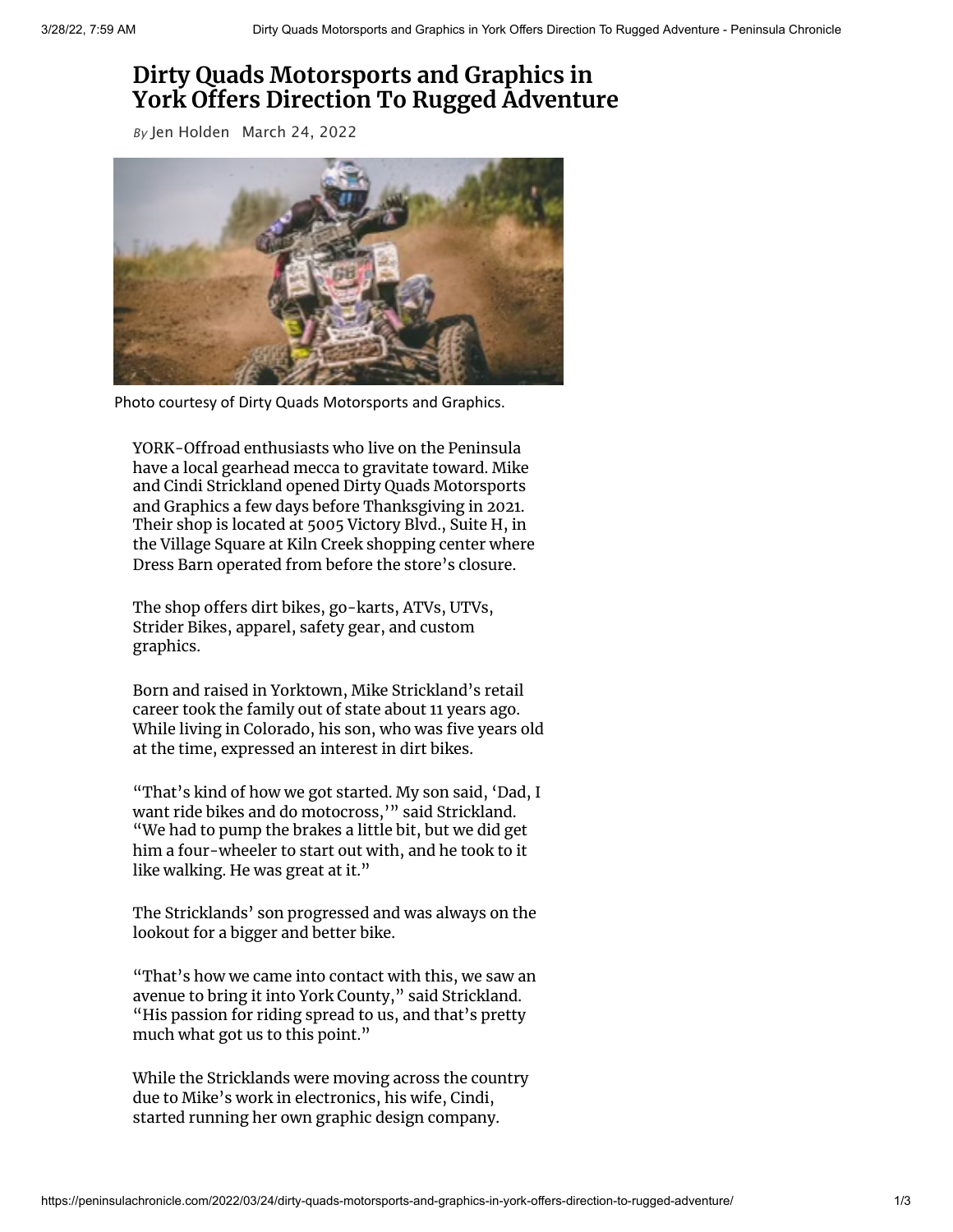"She's kind of been an entrepreneur her entire life and specializes in embroidery, screen printing, vinyl, and graphic design," said Strickland. In addition to working with spirit wear for schools nationwide and crafting team uniforms and spirit wear for Grafton/Tabb youth football, she also has the ability to customize Dirty Quads Motorsports merchandise.

"We can offer customers the ability to put their child's name on their bike, helmet, or any clothing they'd like to customize," said Strickland. He said that a lot of customers are jumping at the opportunity to personalize their bikes. The add-on opportunity gives patrons the option to customize their products inhouse versus having to visit a paint or body shop.

"If customers give us the name or design they want, Cindi can print off the design here, and we can give it to them when they pick up their merchandise," said Strickland.

The wave of electronic technology that's hitting the marketplace has been beneficial for business.

"During the holidays, we sold every electric bike in the store," said Strickland. He said supply-chain restraints were preventing him from restocking merchandise for a few weeks, but it seems to be lightening up now.

In addition to the electric bikes, the shop's next best seller has been kids' four wheelers.

"I don't know if it's because they're hard to find in the larger stores that sell adult four-wheelers, but the 125 and 150 size ranges are hard to keep in stock," said Strickland. "As fast as I get them in here, they're gone. In most cases, I sell them before I even get them in the shop."

He attributes the store's success to people being cooped up for the past few years due to the covid-19 pandemic.

"This gives people an avenue to get outside," said Strickland. "It gives kids the opportunity to do something fun other than sitting in the house playing video games."

Dirty Quads Motorsports and Graphics will be offering a 10-percent discount off all four-wheeled outdoor entertainment vehicles from April 15 through May 15.

Store hours are currently from 11am to 6pm Tuesday through Friday and 10am to 6pm on Saturday. The shop's closed Sunday and Monday. After April 1, store hours will change to 10am to 6pm Tuesday through